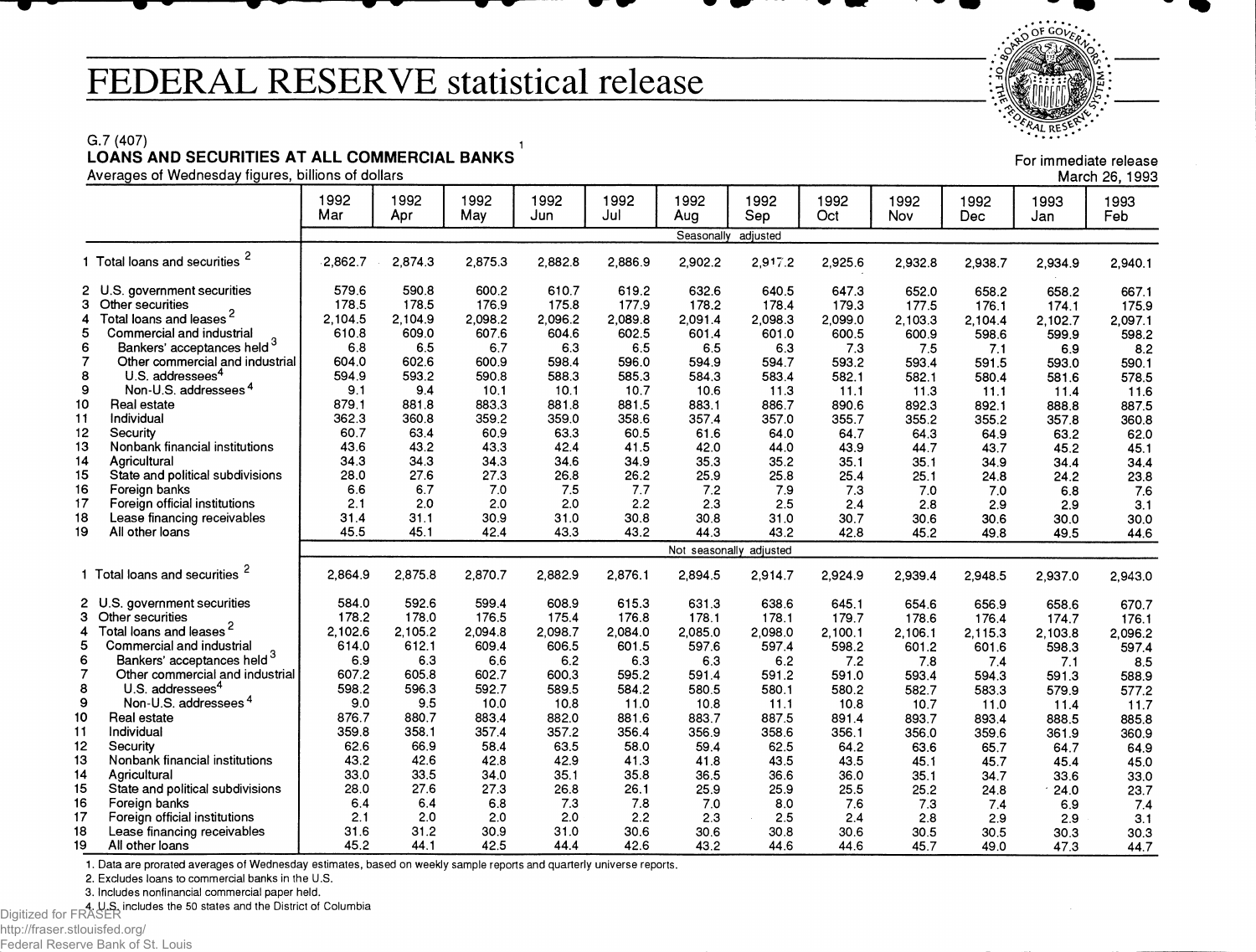## **G.7 (407) i LOANS AND SECURITIES AT DOMESTICALLY CHARTERED COMMERCIAL BANKS**

Averages of Wednesday figures, billions of dollars

|                                                                                              |                                                                                                                                                                                                                                                                                                                                                                                                                                             | 1992<br>Mar                                                                                                                        | 1992<br>Apr                                                                                                                        | 1992<br>May                                                                                                                        | 1992<br>Jun                                                                                                                        | 1992<br>Jul                                                                                                                        | 1992<br>Aug                                                                                                                        | 1992<br>Sep                                                                                                                        | 1992<br>Oct                                                                                                                        | 1992<br>Nov                                                                                                                        | 1992<br>Dec.                                                                                                                       | 1993<br>Jan                                                                                                                        | 1993<br>Feb                                                                                                                       |
|----------------------------------------------------------------------------------------------|---------------------------------------------------------------------------------------------------------------------------------------------------------------------------------------------------------------------------------------------------------------------------------------------------------------------------------------------------------------------------------------------------------------------------------------------|------------------------------------------------------------------------------------------------------------------------------------|------------------------------------------------------------------------------------------------------------------------------------|------------------------------------------------------------------------------------------------------------------------------------|------------------------------------------------------------------------------------------------------------------------------------|------------------------------------------------------------------------------------------------------------------------------------|------------------------------------------------------------------------------------------------------------------------------------|------------------------------------------------------------------------------------------------------------------------------------|------------------------------------------------------------------------------------------------------------------------------------|------------------------------------------------------------------------------------------------------------------------------------|------------------------------------------------------------------------------------------------------------------------------------|------------------------------------------------------------------------------------------------------------------------------------|-----------------------------------------------------------------------------------------------------------------------------------|
|                                                                                              |                                                                                                                                                                                                                                                                                                                                                                                                                                             |                                                                                                                                    |                                                                                                                                    |                                                                                                                                    |                                                                                                                                    |                                                                                                                                    | Seasonally                                                                                                                         | adjusted                                                                                                                           |                                                                                                                                    |                                                                                                                                    |                                                                                                                                    |                                                                                                                                    |                                                                                                                                   |
|                                                                                              | 1 Total loans and securities <sup>2</sup>                                                                                                                                                                                                                                                                                                                                                                                                   | 2.562.2                                                                                                                            | 2,568.4                                                                                                                            | 2.565.9                                                                                                                            | 2.569.0                                                                                                                            | 2.568.8                                                                                                                            | 2,580.9                                                                                                                            | 2,593.4                                                                                                                            | 2,602.5                                                                                                                            | 2.606.6                                                                                                                            | 2,607.8                                                                                                                            | 2.601.5                                                                                                                            | 2,609.9                                                                                                                           |
| з<br>4<br>5<br>6<br>$\overline{7}$<br>8<br>9<br>10<br>11<br>12<br>13<br>14<br>15<br>16<br>17 | 2 U.S. government securities<br>Other securities<br>Total loans and leases <sup>2</sup><br>Commercial and industrial<br>Bankers' acceptances held 3<br>Other commercial and industrial<br>U.S. addressees <sup>4</sup><br>Non-U.S. addressees <sup>4</sup><br>Real estate<br>Individual<br>Security<br>Nonbank financial institutions<br>Agricultural<br>State and political subdivisions<br>Foreign banks<br>Foreign official institutions | 550.4<br>157.0<br>1,854.7<br>456.0<br>3.2<br>452.8<br>451.5<br>1.3<br>824.9<br>362.3<br>47.4<br>27.8<br>34.3<br>28.0<br>2.4<br>1.0 | 558.7<br>157.0<br>1,852.7<br>452.8<br>3.0<br>449.9<br>448.3<br>1.5<br>827.9<br>360.8<br>49.1<br>26.9<br>34.3<br>27.6<br>2.5<br>1.0 | 566.3<br>155.3<br>1,844.3<br>450.0<br>3.4<br>446.6<br>445.1<br>1.5<br>828.9<br>359.2<br>46.8<br>26.4<br>34.3<br>27.3<br>2.5<br>1.1 | 574.1<br>154.8<br>1,840.0<br>446.3<br>3.1<br>443.2<br>441.7<br>1.6<br>827.0<br>359.0<br>47.8<br>25.7<br>34.6<br>26.8<br>2.7<br>1.1 | 580.5<br>155.8<br>1,832.5<br>443.5<br>3.3<br>440.2<br>438.5<br>1.7<br>826.6<br>358.6<br>44.6<br>25.3<br>34.9<br>26.2<br>2.9<br>1.1 | 593.2<br>155.7<br>1,832.0<br>442.2<br>3.3<br>438.9<br>436.9<br>1.9<br>827.9<br>357.4<br>44.9<br>25.5<br>35.3<br>25.9<br>2.5<br>1.0 | 600.6<br>155.5<br>1,837.3<br>442.1<br>3.2<br>438.9<br>436.9<br>2.0<br>831.8<br>357.0<br>46.0<br>26.2<br>35.2<br>25.8<br>3.0<br>1.0 | 606.9<br>156.5<br>1,839.1<br>440.7<br>3.5<br>437.2<br>435.4<br>1.8<br>836.7<br>355.7<br>47.2<br>26.0<br>35.1<br>25.4<br>2.7<br>1.0 | 610.7<br>155.9<br>1,840.1<br>440.3<br>4.2<br>436.1<br>434.6<br>1.6<br>839.0<br>355.2<br>46.0<br>26.3<br>35.1<br>25.1<br>2.5<br>1.5 | 615.5<br>154.3<br>1,838.0<br>437.9<br>3.9<br>434.0<br>432.4<br>1.7<br>839.6<br>355.2<br>45.7<br>25.1<br>34.9<br>24.8<br>2.6<br>1.5 | 616.2<br>152.8<br>1,832.5<br>436.6<br>3.7<br>433.0<br>431.8<br>1.2<br>837.6<br>357.8<br>43.3<br>24.7<br>34.4<br>24.2<br>2.5<br>1.5 | 623.9<br>154.0<br>1,832.0<br>437.3<br>4.8<br>432.6<br>430.8<br>1.8<br>836.6<br>360.8<br>43.7<br>23.0<br>34.4<br>23.8<br>3.0<br>16 |
| 18                                                                                           | Lease financing receivables                                                                                                                                                                                                                                                                                                                                                                                                                 | 31.4<br>39.1                                                                                                                       | 31.1<br>38.7                                                                                                                       | 30.9<br>37.1                                                                                                                       | 31.0<br>38.0                                                                                                                       | 30.8<br>37.8                                                                                                                       | 30.8<br>38.5                                                                                                                       | 31.0<br>38.3                                                                                                                       | 30.7<br>38.1                                                                                                                       | 30.6<br>38.5                                                                                                                       | 30.6<br>40.3                                                                                                                       | 30.0<br>39.8                                                                                                                       | 30.0<br>37.7                                                                                                                      |
| 19                                                                                           | All other loans                                                                                                                                                                                                                                                                                                                                                                                                                             |                                                                                                                                    |                                                                                                                                    |                                                                                                                                    |                                                                                                                                    |                                                                                                                                    |                                                                                                                                    |                                                                                                                                    |                                                                                                                                    |                                                                                                                                    |                                                                                                                                    |                                                                                                                                    |                                                                                                                                   |
|                                                                                              | 1 Total loans and securities <sup>2</sup>                                                                                                                                                                                                                                                                                                                                                                                                   | 2,561.4                                                                                                                            | 2,570.5                                                                                                                            | 2,563.2                                                                                                                            | 2.569.9                                                                                                                            | 2.561.9                                                                                                                            | 2,577.2                                                                                                                            | Not seasonally adjusted<br>2.593.6                                                                                                 | 2,603.2                                                                                                                            | 2,612.5                                                                                                                            | 2,612.3                                                                                                                            | 2,600.2                                                                                                                            | 2,609.5                                                                                                                           |
| 4<br>5<br>6<br>$\overline{7}$                                                                | 2 U.S. government securities<br>3 Other securities<br>Total loans and leases <sup>2</sup><br>Commercial and industrial<br>Bankers' acceptances held <sup>3</sup><br>Other commercial and industrial                                                                                                                                                                                                                                         | 553.6<br>156.5<br>1,851.2<br>457.8<br>3.3<br>454.5                                                                                 | 560.9<br>156.7<br>1,852.9<br>455.8<br>3.0<br>452.8                                                                                 | 565.6<br>154.9<br>1,842.7<br>452.6<br>3.3<br>449.3                                                                                 | 573.2<br>154.4<br>1,842.2<br>447.5<br>3.0<br>444.5                                                                                 | 577.5<br>154.9<br>1,829.5<br>443.1<br>3.2<br>439.9                                                                                 | 592.9<br>155.8<br>1,828.6<br>439.8<br>3.2<br>436.6                                                                                 | 599.8<br>155.5<br>1,838.4<br>439.6<br>3.0<br>436.6                                                                                 | 605.3<br>157.3<br>1,840.5<br>439.4<br>3.3<br>436.0                                                                                 | 612.9<br>157.0<br>1,842.6<br>440.5<br>4.2<br>436.2                                                                                 | 613.7<br>154.2<br>1,844.4<br>437.9<br>4.1<br>433.8                                                                                 | 614.9<br>152.6<br>1,832.8<br>435.1<br>3.8<br>431.3                                                                                 | 626.3<br>154.0<br>1,829.2<br>436.7<br>5.0<br>431.7                                                                                |
| 8<br>9<br>10<br>11<br>12                                                                     | U.S. addressees <sup>4</sup><br>Non-U.S. addressees <sup>4</sup><br>Real estate<br>Individual<br>Security                                                                                                                                                                                                                                                                                                                                   | 453.2<br>1.3<br>821.9<br>359.8<br>48.7                                                                                             | 451.5<br>1.4<br>826.3<br>358.1<br>52.0                                                                                             | 448.0<br>1.4<br>828.7<br>357.4<br>45.4                                                                                             | 443.1<br>1.4<br>827.5<br>357.2<br>49.3                                                                                             | 438.2<br>1.6<br>827.2<br>356.4<br>43.9                                                                                             | 434.9<br>1.7<br>829.1<br>356.9<br>43.9                                                                                             | 434.7<br>1.9<br>833.3<br>358.6<br>45.2                                                                                             | 434.2<br>1.8<br>838.4<br>356.1<br>46.5                                                                                             | 434.5<br>1.7<br>840.6<br>356.0<br>45.1                                                                                             | 432.1<br>1.7<br>840.7<br>359.6<br>44.8                                                                                             | 429.6<br>1.7<br>836.6<br>361.9<br>42.8                                                                                             | 429.9<br>1.8<br>834.0<br>360.9<br>45.2                                                                                            |
| 13<br>14<br>15<br>16<br>17<br>18<br>19                                                       | Nonbank financial institutions<br>Agricultural<br>State and political subdivisions<br>Foreign banks<br>Foreign official institutions<br>Lease financing receivables<br>All other loans                                                                                                                                                                                                                                                      | 27.5<br>33.0<br>28.0<br>2.3<br>1.0<br>31.6<br>39.5                                                                                 | 26.6<br>33.5<br>27.6<br>2.4<br>1.0<br>31.2<br>38.3                                                                                 | 26.2<br>34.0<br>27.3<br>2.4<br>1.1<br>30.9<br>36.9                                                                                 | 25.9<br>35.1<br>26.8<br>2.6<br>1.1<br>31.0<br>38.2                                                                                 | 25.4<br>35.8<br>26.1<br>3.1<br>1.1<br>30.6<br>36.7                                                                                 | 25.3<br>36.5<br>25.9<br>2.5<br>1.0<br>30.6<br>37.0                                                                                 | 26.0<br>36.6<br>25.9<br>3.0<br>1.0<br>30.8<br>38.3                                                                                 | 25.9<br>36.0<br>25.5<br>2.8<br>1.0<br>30.6<br>38.3                                                                                 | 26.6<br>35.1<br>25.2<br>2.6<br>1.5<br>30.5<br>38.8                                                                                 | 25.7<br>34.7<br>24.8<br>2.8<br>1.5<br>30.5<br>41.5                                                                                 | 24.7<br>33.6<br>24.0<br>2.5<br>1.5<br>30.3<br>39.7                                                                                 | 22.9<br>33.0<br>23.7<br>2.9<br>1.6<br>30.3<br>38.1                                                                                |

1. Data are prorated averages of Wednesday estimates, based on weekly sample reports and quarterly universe reports.

2. Excludes loans to commercial banks in the U.S.

3. Includes nonfinancial commercial paper held.

4. U.S. includes the 50 states and the District of Columbia

◚